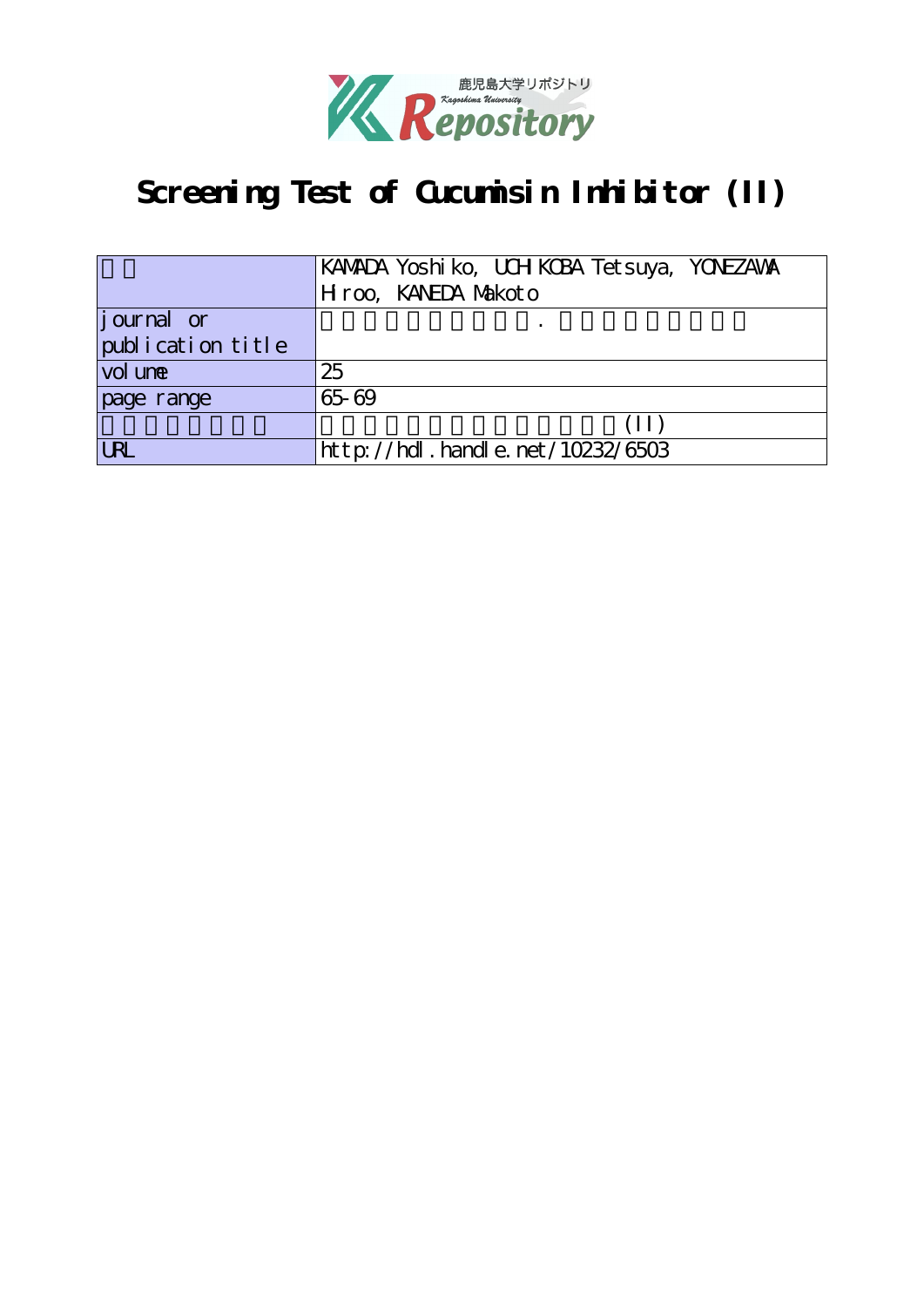# Screening Test of Cucumisin Inhibitor (II)

|                   | KAMADA Yoshi ko, UCH KCBA Tetsuya, YONEZAWA |
|-------------------|---------------------------------------------|
|                   | Hroo, KANEDA Makoto                         |
| journal or        |                                             |
| publication title |                                             |
| vol une           | 25                                          |
| page range        | 65-69                                       |
|                   | (II)                                        |
| <b>URL</b>        | http://hdl. handle. net/10232/0000500       |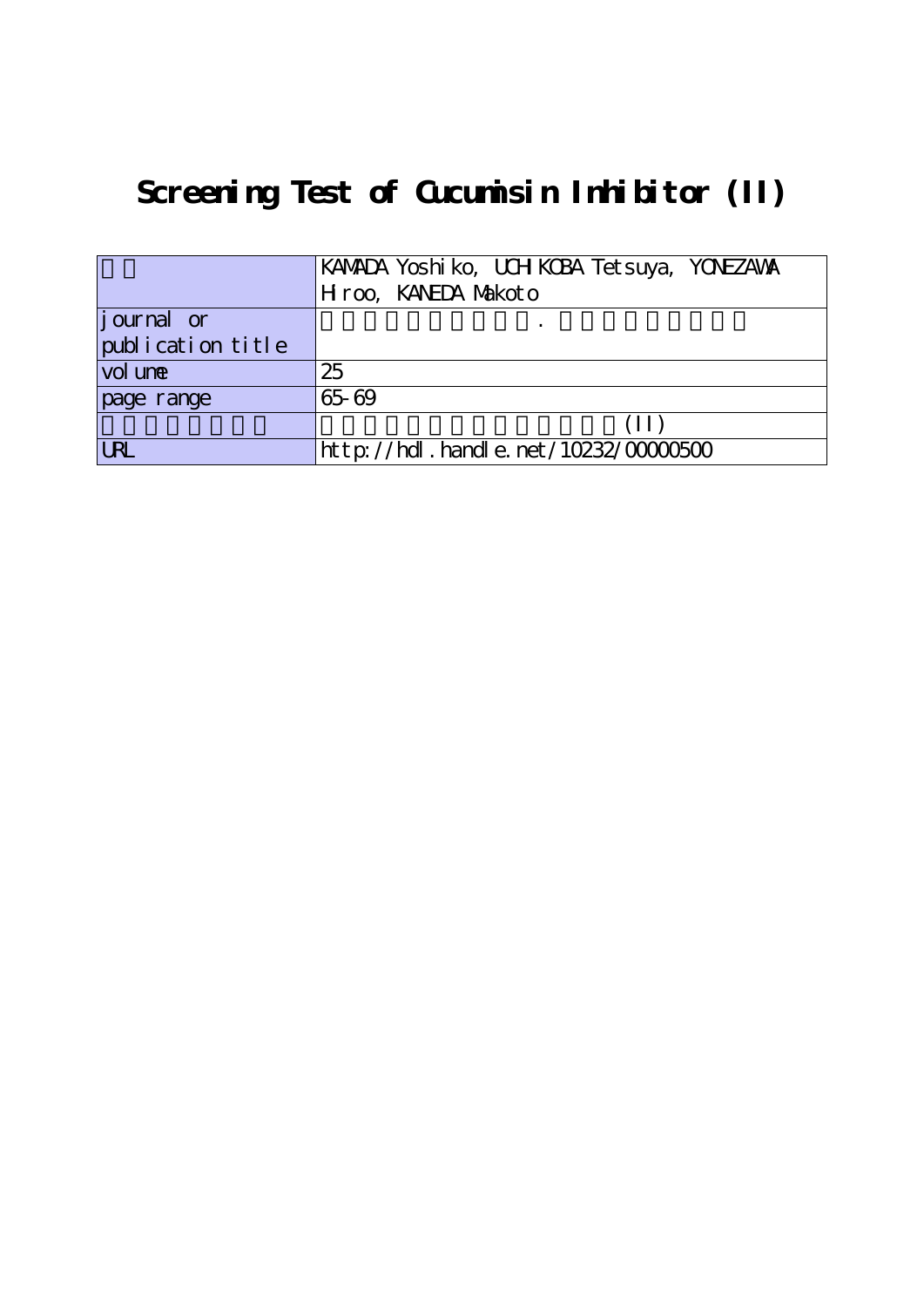Rep. Fac. Sci. Kagoshima Univ., (Math., Phys. & Chem.), No. 25, 65-69, 1992

## Screening Test of Cucumisin Inhibitor (II)

Yoshiko KAMADA\*, Tetsuya UCHIKOBA, Hiroo YONEZAWA and Makoto KANEDA

#### Abstract

The activity of cucumisin was not affected by typical trypsin inhibitors such as TLCK, leupeptin,  $\alpha_1$ -antitrypsin, ovomucoid, and STI. Pepstatin A of pepsin inhibitor could not inhibit also. The rate of autolysis of cucumisin decreased in the presence of leupeptin.  $\alpha_2$ -Macroglobulin showed 45% inhibition for the original activity of cucumisin. Key words: Cucumisin, Cucumisin inhibitor, Protease inhibitor

### **Introduction**

Several recent reports from our laboratory have been concerned with the isolation and properties of proteases from Cucurbitaceous fruits $(1.14)$ . These proteases are strongly inhibited by diisopropyl fluorophosphate (DFP) and phenylmethanesulfonyl fluoride (PMSF) but are unaffected by reducing compounds such as cysteine and 2-mercaptoethanol. Therefore, these enzymes seem to be a serine protease  $(1)$ . The properties of these enzymes are homologus with each other. Among them, the properties of cucumisin [EC 3.4.21.25] , isolated from the sarcocarp of prince melon has been investigated in more detail.

The inhibitors of these Cucurbitaceous proteases are still not found, except DFP and PMSF $(15)$ . In this communication we describe the effects of the typical protease inhibitors against cucumisin.

#### Experimental procedures

*Materials*-The commercial products used were bovine pancreatic trypsin and  $\alpha$ -chymotrypsin (Worthington), ovomucoid (Worthington), soybean trypsin inhibitor (STI, Worthington),  $\alpha_1$ -antitrypsin (Boehringer Mannheim GmbH),  $\alpha_2$ -macroglobulin (Boehringer Mannheim GmbH), N-p-tosyl-L-lysine chloromethyl ketone (TLCK, Sigma), pepsin (Nakarai Chemicals) , casein (E. Merck) , pepstatin A (Peptide Institute) and leupeptin (Peptide Institute). All other reagents were the highest grade available. Extract of seedlings was prepared as follows. Prince melon seeds was germinated for six days.

<sup>^</sup>Present address: Faculty of Dentistry, Kagoshima University, Kagoshima 890, Japan Department of Chemistry, Faculty of Science, Kagoshima University Kagoshima 890, Japan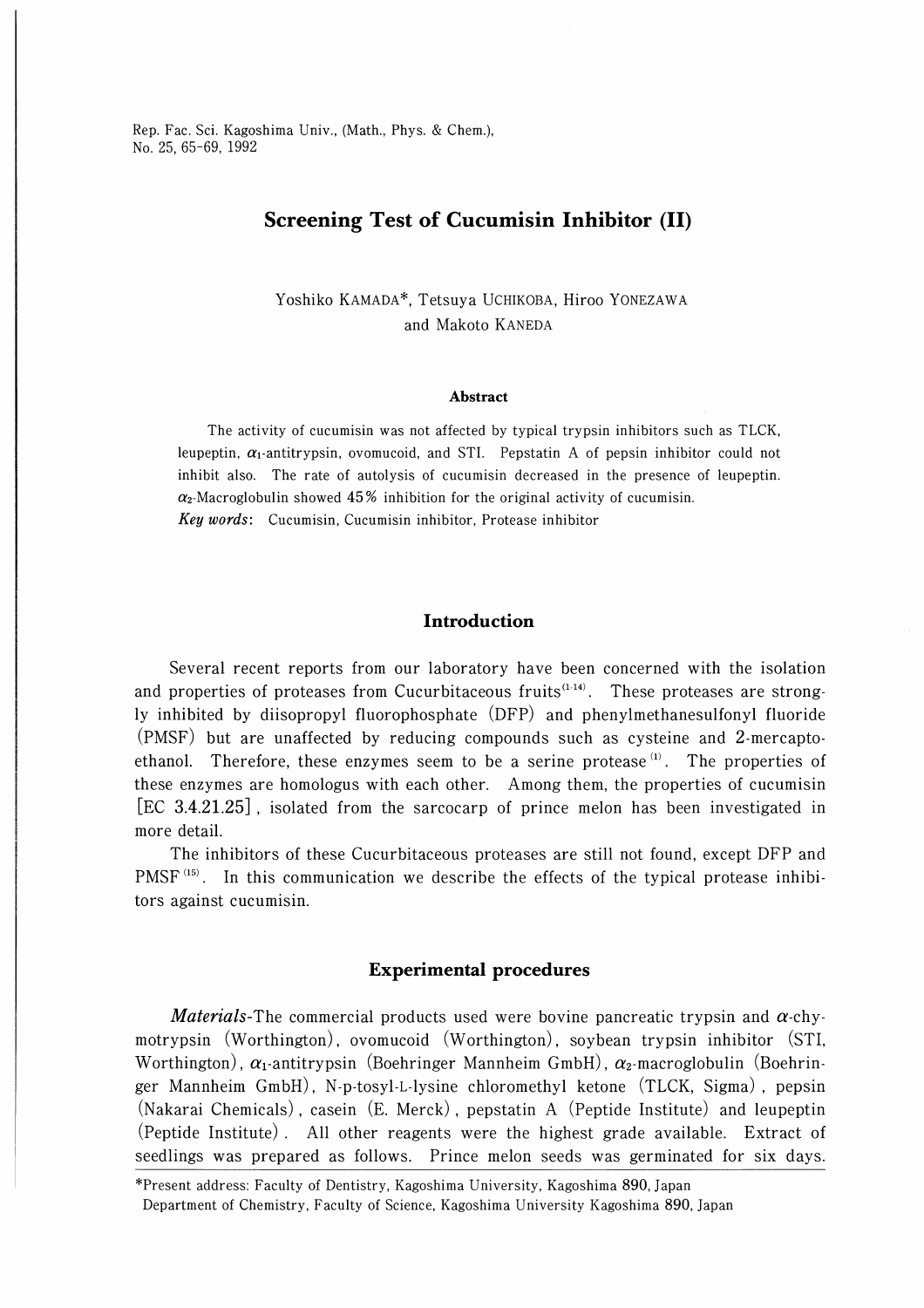The whole body of seedlings, typically 31.6g, was homogenized in a mortar with 7ml of 1/15 M phosphate buffer, pH 7.3. The homogenate was centrifuged at  $2,000g$  for 10 min and the supernatant was filtered through Toyo filter paper No. 5A. This filtrate was used for inhibitory test of cucumisin.

## Estimation of the Inhibitor Effects of Various Inhibitor on the Caseinolytic Activity of Cucumisin

Test Solution-Cucumisin  $(0.03 \text{ or } 0.15 \text{ mg})$  was dissolved in 0.5 ml of  $1/15$  M phosphate buffer, pH 7.3, and then mixed with  $0.5$  ml of inhibitor solution in the same buffer. The mixture was incubated at  $30^{\circ}$  for 20 min. After the preincubation, 1.0 ml of 2% casein solution in  $1/15$  M phosphate buffer, pH 7.3 was added. After incubation for 20 min the reaction was stopped by the addition of  $3.0$  ml of  $5\%$  trichloroacetic acid. After standing for 30 min at room temperature, the resulting precipitate was removed by filtration through Toyo filter paper No.  $5C$  and the absorbancy at  $280$  nm of the trichloroacetic acid-soluble peptides formed was determined with Hitachi 100-60 spectrophotometer.

**Control-Volumes of 0.5 ml of inhibitor solutions were mixed with 0.5 ml of cucumi**sin solution. After incubation for 20 min, 3.0 ml of  $5%$  trichloroacetic acid solution was added to the mixture, and then 1.0 ml of  $2\%$  casein solution was quickly added, which was the stood for 30 min at room temperature.



Fig. 1: Influence of extract from prince melon seedlings on the caseinolytic activity of cucumisin.

The experimental conditions were described in the text. Extract of prince melon seedlings was used in place of the "inhibitor solution" in the text. A buffer solution  $(1/15 M)$  phosphate, pH 7.3) in place of "inhibitor solution" was used for assay of cucumisin activity. The mixture solution of 0.5 ml of extract and 0.5 ml of the buffer solution were used for protease activity of extract. Cucumisin  $(0.7 \text{ mg})$  was dissolved in 10 ml of  $1/15$  M phosphate buffer, pH 7.3.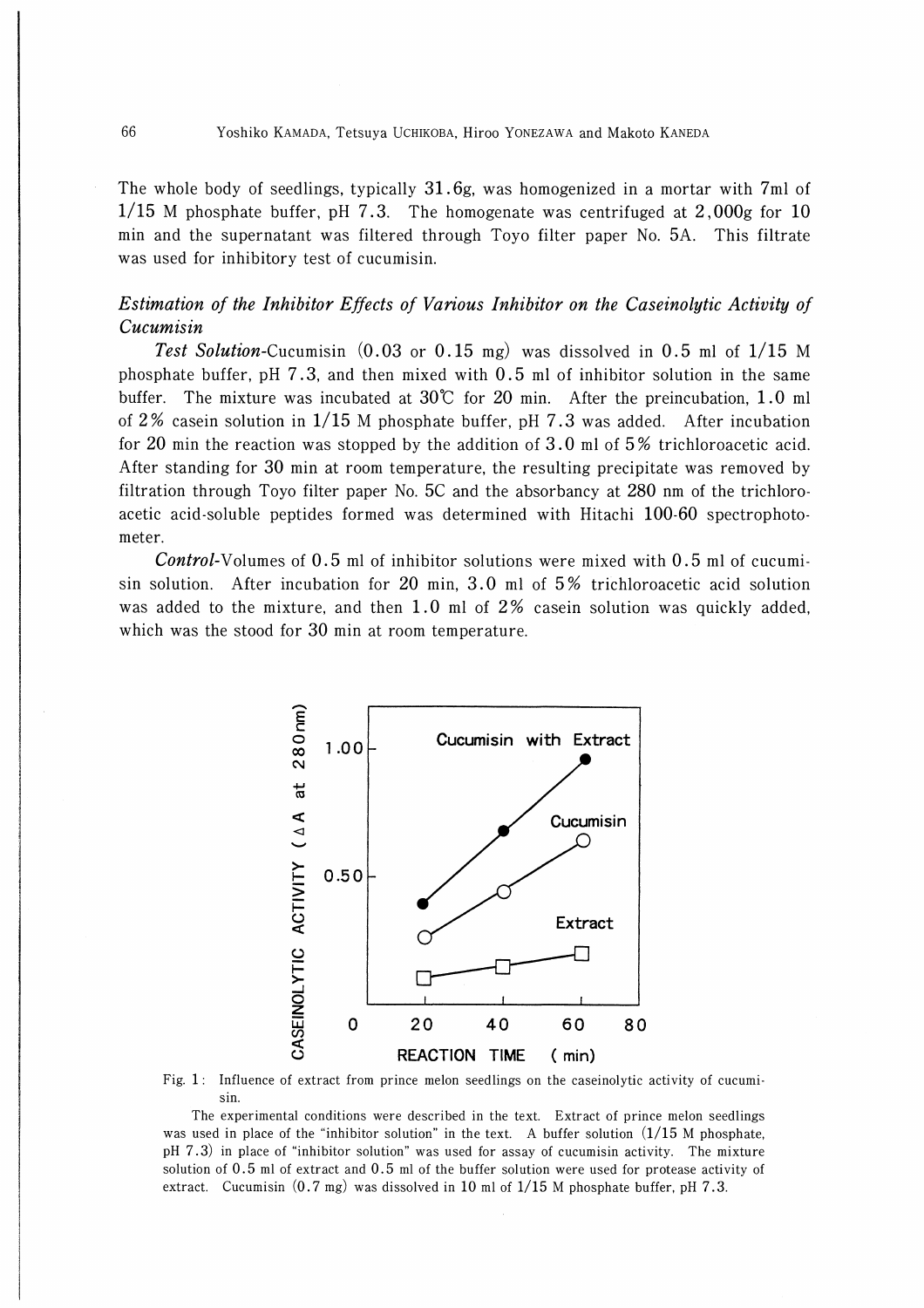### Results and Discussion

Protein protease inhibitors are widely distributed in plants and animals. A number of these inhibitors have been purified and characterized. Previous studies from this laboratory on the effects of various generally potent sources of proteinase inhibitor on



Fig. 2: Effect of inhibitors on cucumisin activity by different amounts of TLCK (A), leupeptin (B),  $\alpha_1$ -antitrypsin (C) and pepstatin (D).

Cucumisin and trypsin were preincubated with different amounts of each inhibitor in 1/20 M Tris-HCl buffer, pH 7.5, except pepstatin in 1/20 M KCl-HCl buffer, pH 2.0, at 30℃, for 20 min. The amounts of cucumisin used were 0.7 mg in 10 ml of 1/20 Tris-HCl buffer, pH 7.5 (A, C and D) and 0.5 mg in 10 ml (B). The amounts of trypsin used were 1.2 mg in 10 ml of  $1/20$  M Tris-HCl buffer, pH 7.5 (A), 0.5 mg in 10 ml (B) and 1.0 mg in 10 ml (C), and pepstatin was 0.5 mg in 10 ml of  $1/20$  M KCl-HCl buffer, pH 2.0 (D). The amounts of inhibitors used were 3.5 mg of TLCK in 5 ml of  $1/20$  M Tris-HCl buffer, pH 7.5 (A), 2.0 mg of leupeptin in 10 ml (B), 0.9 mg of  $\alpha_1$ -antitrypsin in 7 ml (C) and 0.1 mg of pepstatin A in 100 ml of 1/20 M KCl-HCl buffer, pH 2.0 (D).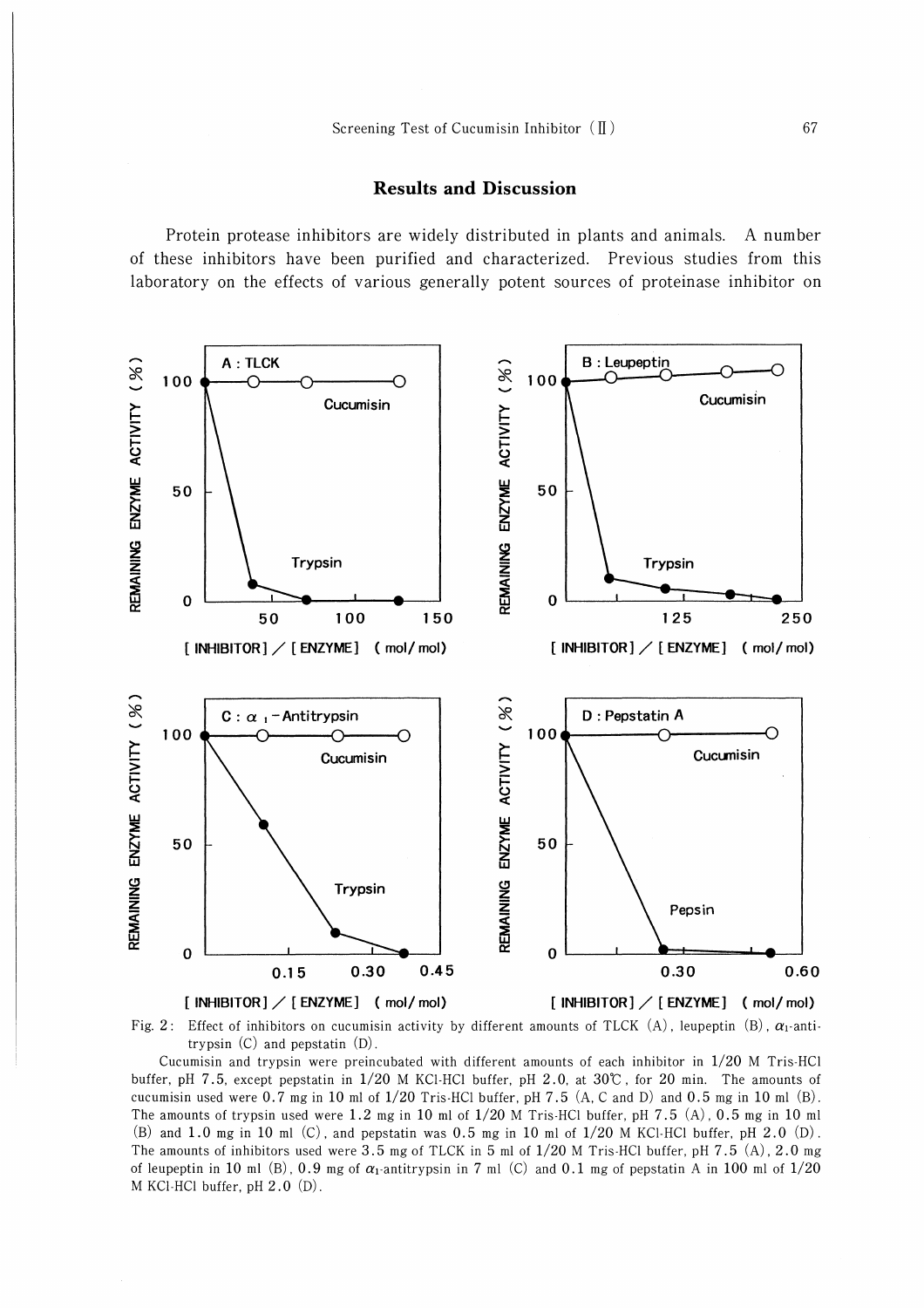the activity of cucumisin have shown that those materials did not contain the inhibitor of cucumisin<sup>(15)</sup>. As typical sources of proteinase inhibitor in previous report, pig liver and kidney, bovine serum, chicken egg・white, soy-bean, egg-plant, tomato, potato and mushroom were used for screening test. By the addition of the extract of prince melon seedlings, the activity of cucumisin was not affected (Fig. 1). Increasing of  $\Delta A_{280}$  values on the extract indicated that any protease activity was present in it. Therefore, the





Experimental conditions were described in the Fig. 2. The amounts of cucumisin used were 0.7 mg in 10 ml of  $1/20$  M Tris-HCl buffer, pH 7.5 (A and B) and 0.5 mg in 20 ml (C), Trypsin were 1.0 mg in 10 ml of 1/20 M Tris-HCl buffer, pH 7.5 (A and B) and 0.6 mg in 24 ml (C). The amounts of inhibitors used were 1.3 mg of ovomucoid in 10 ml of 1/20 M Tris-HCl buffer, pH 7.5 (A), 0.5 mg of STI in 10 ml (B) and 8 mg of  $\alpha_2$ -Macroglobulin in 6 ml (C). The two systems contained the same concentration of cucumisin  $(1\mu M)$ , and then 1 mM leupeptin was added to one of a pair indicated "with leupeptin" in Fig. 3  $(D)$ .